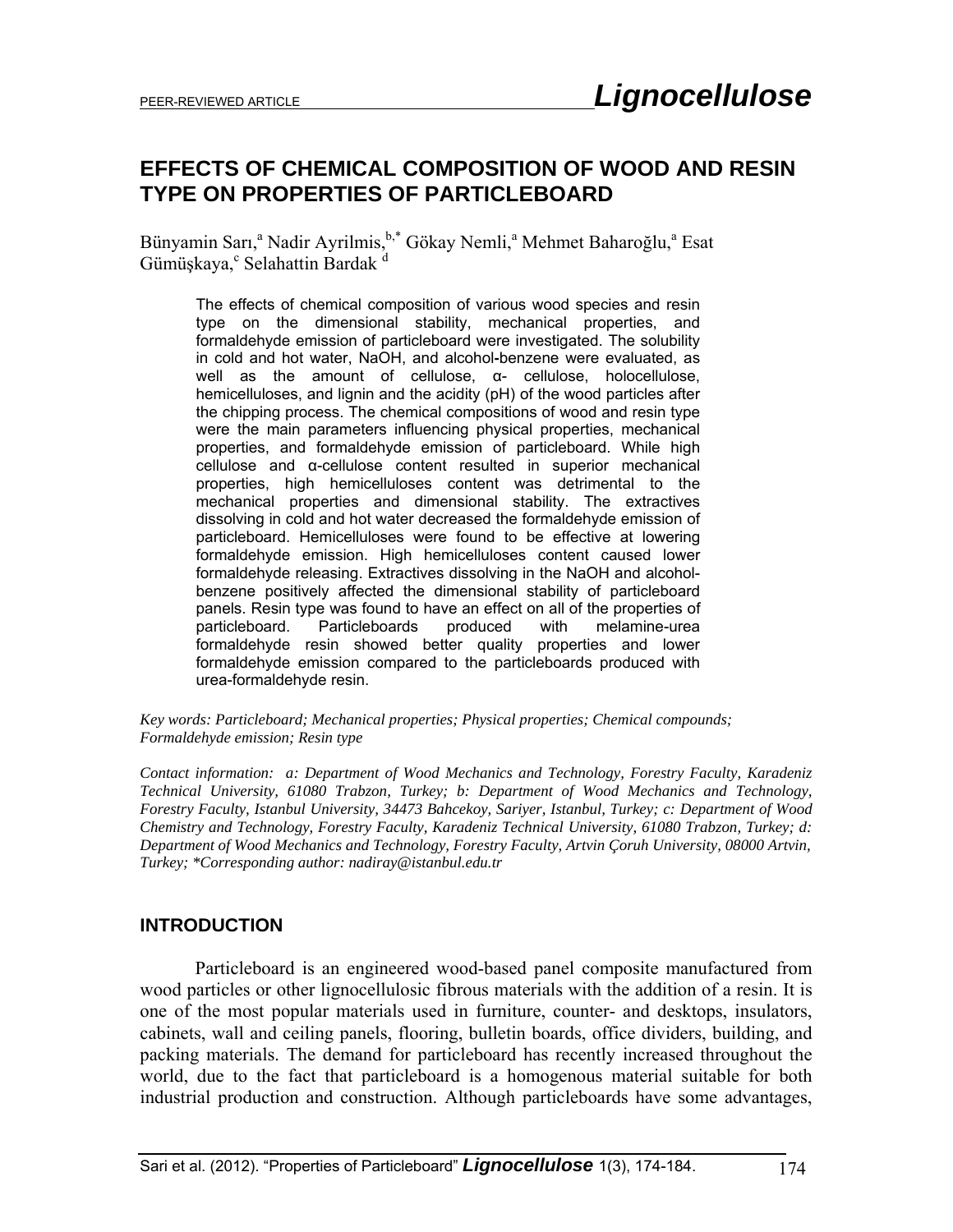they have four important disadvantages such as formaldehyde emission, water absorption, wood-attacking insects, and flammability (Sellers 2000; Nourbakhsh 2010). For example, the emission levels of formaldehyde fumes from wood-based panels manufactured using UF resins has now become one of the major concerns of the panel and wood adhesives industries. Recently, there have been many concerns about human health and the environment. The impact of the increased consciousness about indoor environment has created a demand for low-emitting (healthy) particleboards for industrial furniture.

A considerable amount of work has been carried out, studying the effects of some manufacturing factors and properties of raw materials related to the physical and mechanical quality properties and formaldehyde emission of particleboard, such as amount of resin (Nemli and Demirel 2007), collection time of raw materials (Nemli and Aydın 2007), density profile (Nemli and Aydın 2007), sanding factors (grit sizes, feeding speed, and feed powder) (Nemli *et al.* 2007a), moisture content of the mat, wood dust usage, press time (Nemli *et al.* 2007b), press temperature, pressure, panel density, shelling ratio (Kalaycioglu and Nemli 2006), impregnation with bark extractives (Nemli *et al.* 2006), surface coating applications (Nemli and Hızıroglu 2009; Nemli *et al.* 2003), residue type (Nemli *et al.* 2004), permeability of wood (Lynam 1969), resin type (Geimer *et al.* 1973), dimensions of the particles (Vital *et al.* 1980), moisture content of the particleboard (Halligan and Schiewind 1974), waste sanding dust usage (Bardak *et al.* 2010), and formaldehyde/urea molar ratio of resin (Akbulut 1995). Nevertheless, the problems related to the physical and mechanical properties of particleboard still exist.

Urea-formaldehyde (UF) resin-based resins are used extensively in the production of wood-based panels because of their excellent cohesion and adhesion, lack of color in the finished product, and low cost. Nonetheless, formaldehyde can be irritating to the eyes, nose, and throat. The eyes are most sensitive to formaldehyde exposure. Over the past several decades, air pollution in residential buildings has become a matter of increasing concern. Pollutants, such as formaldehyde, are emitted into indoor air from the building materials and the wood-based construction products. It is a suspected human carcinogen that is known to be released from pressed wood products used in home construction, including products made with UF resin (*e.g.*, particleboard, plywood, and fiberboard). Emission of formaldehyde adversely affects indoor air quality. The toxicity and health hazards of wood-based panels due to the emission of formaldehyde could act as an obstacle to their acceptance by the public, given the prevailing climate of environmental awareness and concern (Kim *et al.* 2006a). There has been increasing focus on formaldehyde as it relates to cancer and asthma (Natz 2007; Kim *et al.* 2006a; Uchiyama *et al.* 2007; Pizzi 1994a). Many studies have been carried out on the effects of some factors on formaldehyde emission, such as formaldehyde/urea molar ratio, panel density, shelling ratio, waste screen dust usage (Sarı *et al.* 2011), bio-scavengers (tannin, wheat flour, rice husk flour, and charcoal) usage (Kim *et al.* 2006b), pine cone flour content (Ayrilmis *et al.* 2009), volcanic pozzolan, ammonia, ammonium salts, organic amines, ester usage (Kim 2009; Sundin *et al.* 1997), urea and melamine addition to UF resin (Tsai 1984), reaction of ammonia with formaldehyde (Myers 1986), coating of particleboard surfaces with decorative papers (Groah *et al.* 1984), press temperature and time (Kollman *et al.* 1975), hardener type, and impregnation of particles with nitric acid (Mari *et al.* 1987). This study will focus on using melamine-urea formaldehyde (MUF)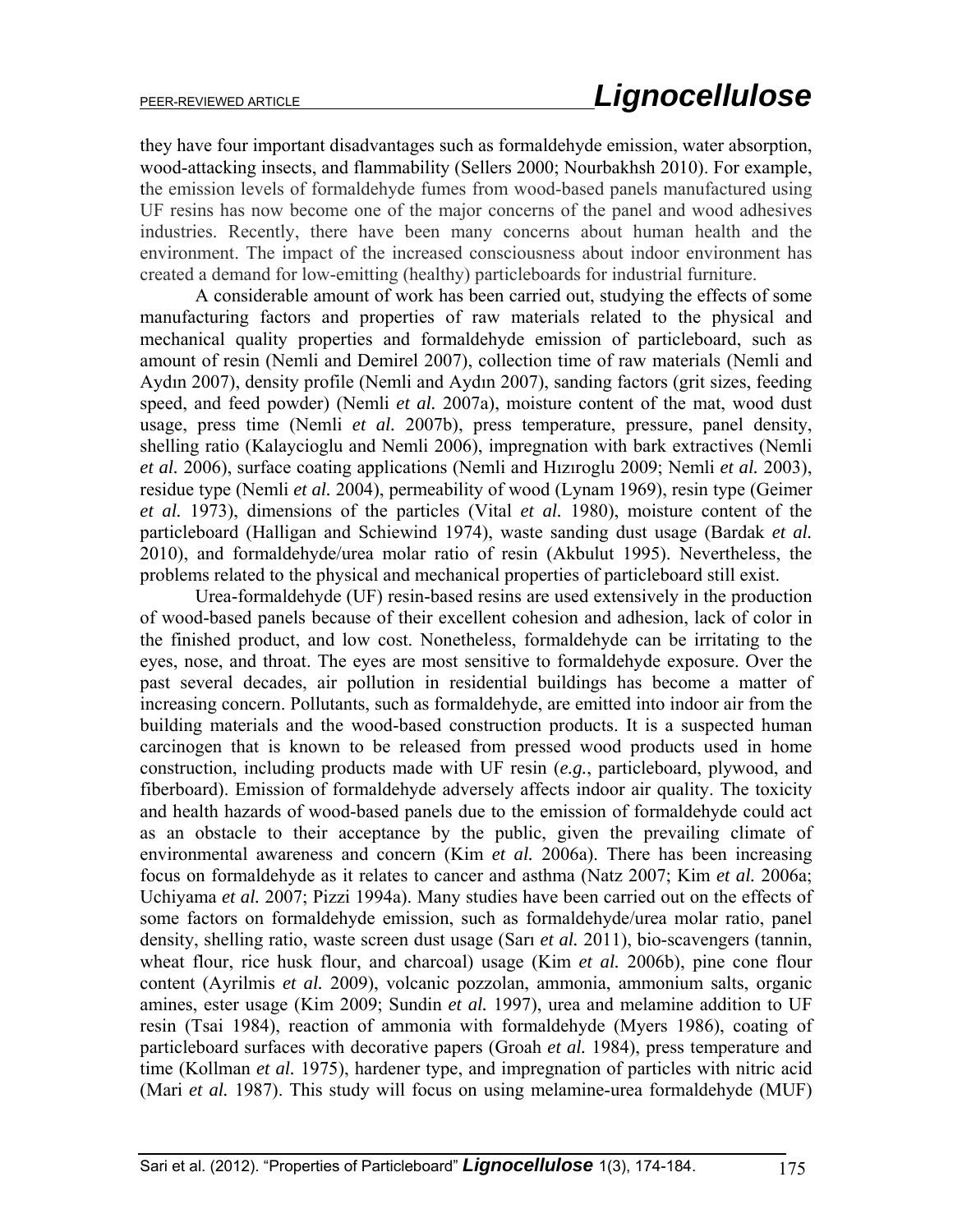resin as a binder for particleboard to evaluate its effectiveness at reducing formaldehyde emission.

Particleboard is comprised of about 90% (by weight) wood material, which has a significant effect on its quality properties. The chemical properties of wood, in particular extractives and pH, significantly affect of cure cycle of UF resin, as well as swelling and mechanical properties of particleboard. The effects of the chemical composition of wood on the properties of particleboard have not been extensively investigated in the literature. Therefore, the aim of the present study was to determine the effects of the chemical composition of wood and resin type on the physical properties, mechanical properties, and formaldehyde emission of particleboard.

### **MATERIALS AND METHODS**

#### **Materials**

Pine (*Pinus sylvestris* L. and *Pinus palustris* Mill.), beech (*Fagus orientalis* L.), and poplar (*Populus tremula* L.) species obtained from the city of Bursa on the northwestern side of Turkey were used in this study. The wood of each species was processed into particles by passing through a chipper and a ring flaker. The particles were then dried to 1% moisture content prior to the resin application. The wood particles passing the 1 mm screen but retained by the 0.25 mm screen were used for surface layers, while the wood particles retained by a pneumatic system on the 1 mm screen were used for the core layer. Commercial E1 grade UF and MUF resin were used in this study. Resins were water dispersed with a solids content of 65%. They were sprayed onto the particles in a blender. The resin contents of 9 and 11% were used for the core and surface layers, respectively, based on the oven-dry weight of the particles. Ammonium sulphate and urea were added to the resin as hardener and formaldehyde scavenger. For the surface layers 0.5% ammonium sulphate (10% solution) and for the core layer 2.5% ammonium sulphate (25% solution) were used, based on the solid weight of the resin. As a hydrophobic substance, a paraffin emulsion with a solids content of 32% was used. Paraffin contents of 1.5% and 1% were used for the core and surface layer, respectively, based on the oven-dry weight of the particles. A hot press was used to manufacture the boards. The panels were pressed at 220 °C for 100 sec under 2.5 N/mm<sup>2</sup> pressure. The resulting panels were sanded with a sequence of 40, 60, 80, 100, and 120 grit sandpapers. The ratio of the face thickness to the total thickness was 0.34 for all boards. The target density and dimensions of the panels were 0.665 g/cm<sup>3</sup> and 183  $\times$  366  $\times$  1.8 cm, respectively. A total of 6 experimental panels, two for each type of panel, were manufactured. The raw material formulations used for the particleboards are presented in Table 1.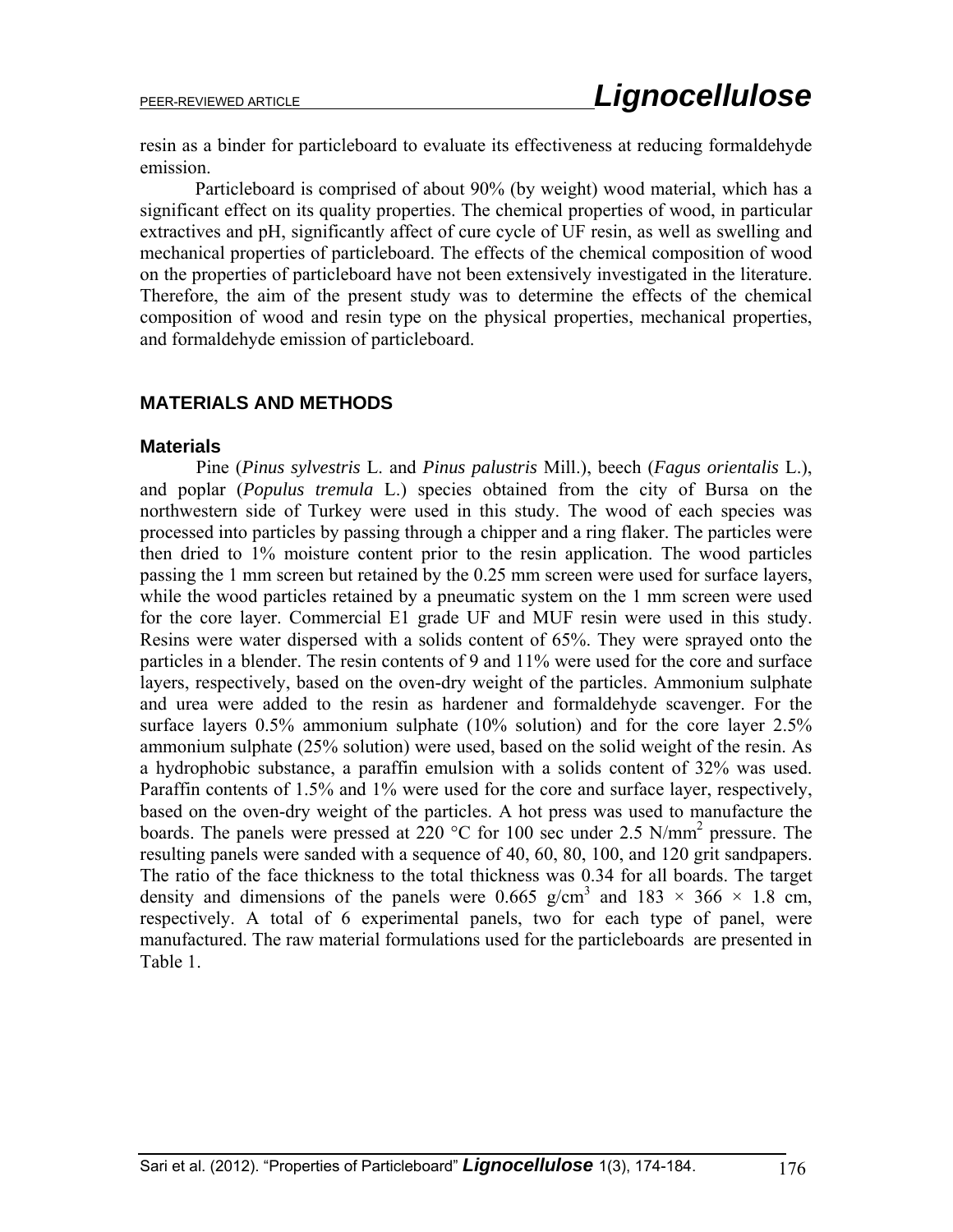| Panel<br>type | Particleboard composition (by weight) |                                |                                               |        |               |  |
|---------------|---------------------------------------|--------------------------------|-----------------------------------------------|--------|---------------|--|
|               | Pinus sylvestris<br>L. $(% )$         | Pinus palustris<br>Mill. $(%)$ | Fagus orientalis Populus tremula<br>L. $(% )$ | L. (%) | Resin<br>type |  |
|               | 90                                    |                                | 5                                             | h      | UF            |  |
|               |                                       | 90                             | .5                                            | h      | UF            |  |
|               | 90                                    |                                | h.                                            | ۰.     | MUF           |  |

**Table 1.** The Raw Material Formulations Used for the Particleboards

UF: urea-formaldehyde resin, MUF: melamine-urea formaldehyde resin

#### **Methods**

The modulus of rupture (MOR), modulus of elasticity (MOE), internal bond strength (IB), and thickness swelling (TS) were prepared and tested in accordance with European norm (EN) standards 310 (1993), EN 319 (1993), EN 317 (1993), and EN 120 (1992), respectively. Twenty replicates were used for each physical and mechanical property. The TS was measured after 24 h immersion in distilled water at 20 °C.

Formaldehyde emissions (FE) of the samples were determined using the perforator method based on standard EN 120 (1992). Twenty samples (20 mm  $\times$  20 mm) were randomly taken from each type of particleboard for formaldehyde emission calculation. The perforator method involves reflux in boiling toluene with approximately 110 g small cube samples. As soon as refluxing of the toluene occurred, the refluxing speed of the system was adjusted to 30 mL/min (50-70 drop/min). The duration of extraction was 2 h. Extraction of water with formaldehyde was carried out by adding 50 mL of iodine solution and 20 mL of sodium hydroxide in a dark room for 15 min. A 10 mL mixture of sulfuric acid and sodium thiosulfate solution was applied to water until its color changed from light brown to light yellow. This method led to the determination of the perforator value, which is expressed in milligrams of formaldehyde per 100 g of dry sample.

For the determination of the chemical properties of raw materials, preparation of the test specimens was carried out according to TAPPI standard T m-45 (1992). Alcoholbenzene (TAPPI T 204 cm-97 1992), dilute alkali (1% NaOH) (TAPPI T-212 om-98 1992), hot/cold water solubility (TAPPI T 207 om-88 1992), α-cellulose (TAPPI T 429 cm-84 2000), pH (Browning 1967), holocellulose (Wise and Karz 1962), cellulose (EPF 1969), and lignin (TAPPI T 222 om-98 1998) were determined. Data from each test were statistically analyzed using T-tests at 95% confidence level.

### **RESULTS AND DISCUSSION**

### **Chemical Properties**

Table 2 displays the average chemical properties of raw materials and results of statistical analyses. According to the results, there were no statistical differences between the pH, lignin, and holocellulose contents of the raw materials. The wood species had a statistically significant effect on the cellulose, α-cellulose, and solubility. While the highest values for cellulose, α-cellulose, NaOH, and alcohol-benzene solubility were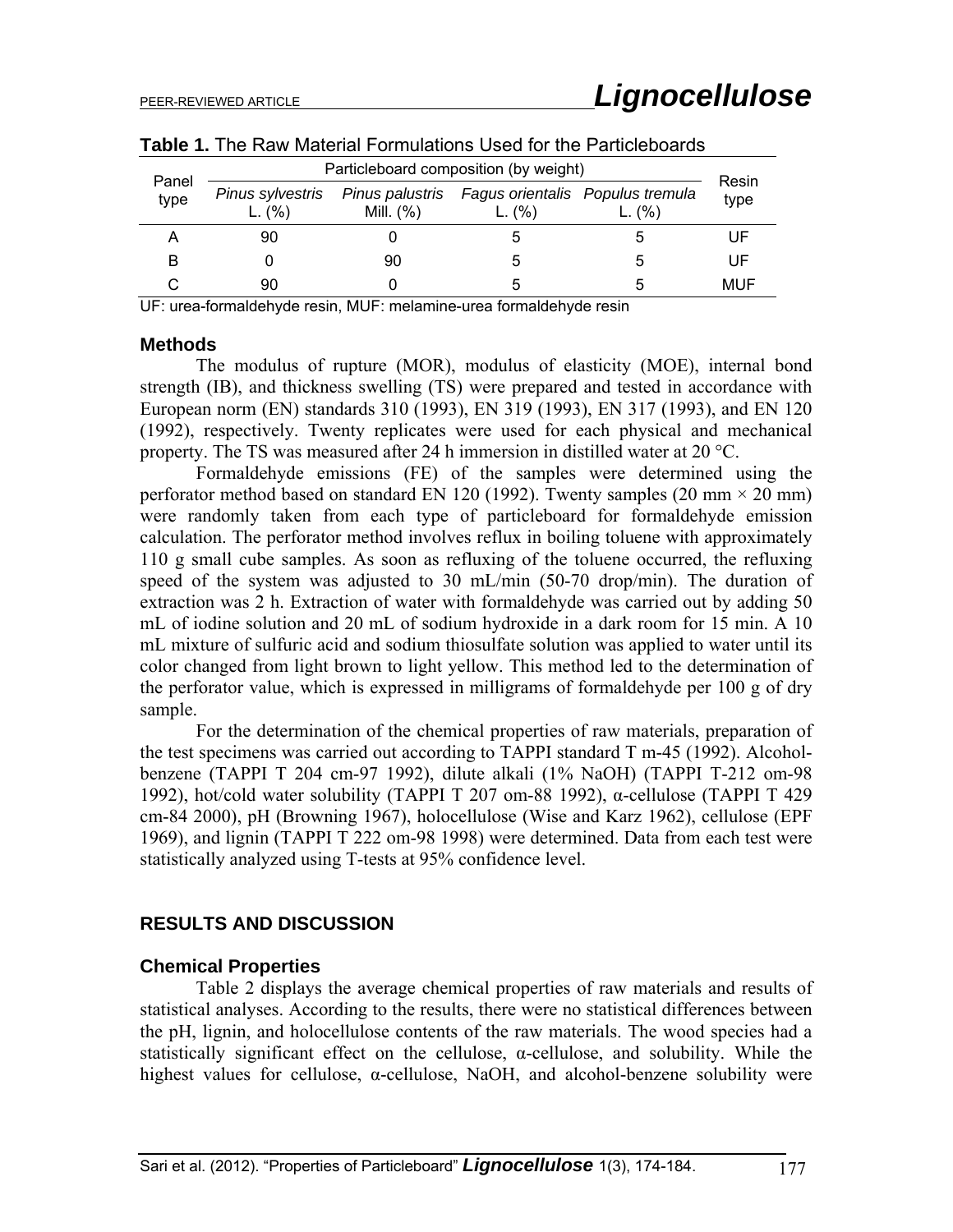obtained from *Pinus sylvestris* L. wood, *Pinus palustris* Mill. had higher cold and hot water solubility.

| <b>Olutionoui</b> / 111017010  |                     |                       |  |  |  |  |
|--------------------------------|---------------------|-----------------------|--|--|--|--|
| Properties / Raw materials     | Pinus sylvestris L. | Pinus palustris Mill. |  |  |  |  |
| рH                             | 4.87(0.06) a        | 4.83(0.04) a          |  |  |  |  |
| Holocellulose (%)              | 71.61 (0.18) a      | 71.59 (0.14) a        |  |  |  |  |
| Hemicellulose* (%)             | 16.13 (0.35) a      | $21.0(0.26)$ b        |  |  |  |  |
| Cellulose (%)                  | 55.48 (0.90) a      | 50.58 (0.51) b        |  |  |  |  |
| $\alpha$ -cellulose (%)        | 48.94 (0.17) a      | 41.59 (0.09) b        |  |  |  |  |
| Lignin $(\%)$                  | 26.71 (0.13) a      | 26.68(0.11)a          |  |  |  |  |
| Cold water solubility (%)      | 3.14(0.13) a        | $5.86(0.26)$ b        |  |  |  |  |
| Hot water solubility (%)       | 4.08(0.05) a        | 6.97(0.08) b          |  |  |  |  |
| NaOH solubility (%)            | 17.88 (0.11) a      | 14.89 (0.07) b        |  |  |  |  |
| Alcohol-benzene solubility (%) | 6.45(0.15) a        | $4.68(0.06)$ b        |  |  |  |  |

**Table 2.** The Average Chemical Properties of Raw Materials and Results of Statistical Analysis

Note: Different letters in the same line represent statistical differences at 95% confidence level, numbers in the parenthesis are standard deviations, \*Hemicelluloses are the minus between the holocellulose and cellulose

#### **Physical Properties, Mechanical Properties, and Formaldehyde Emission**

The average values of the MOR, MOE, IB, TS, and FE and results of the statistical analyses are given in Table 3. The flexural properties of the MUF resin-bonded particleboards were significantly better than those of UF resin-bonded particleboards. The MOR and MOE values of the UF resin-bonded particleboards (type A) were 13.62 and 1738.8 N/mm<sup>2</sup>, while they were found to be 16.78 and 2579.3 N/mm<sup>2</sup> for the MUF resin-bonded particleboards, respectively. Concerning tree species, the flexural properties of the particleboards made from *Pinus sylvestris* were better than that of particleboard made from *Pinus palustris* (Table 3). Based on standard EN 312 (2004), 11.5, 13.0, and 16.0 N/mm2 are the minimum MOR requirements of particleboard for general uses, interior fitments (including furniture), and load bearing boards in wet conditions, respectively, while the minimum MOE requirements for furniture used in indoor and load bearing applications in wet conditions are 1600 and 2400 N/mm<sup>2</sup>, respectively. The MUF-bonded particleboards met the minimum MOR and MOE requirements of EN 312 for load bearing applications in wet conditions. The particleboards made from *Pinus sylvestris* met the minimum MOR and MOE requirements of EN 312 for interior general purpose applications, while the particleboards made from *Pinus palustris* did not meet the minimum MOE requirement  $(1600 \text{ N/mm}^2)$  of EN 312.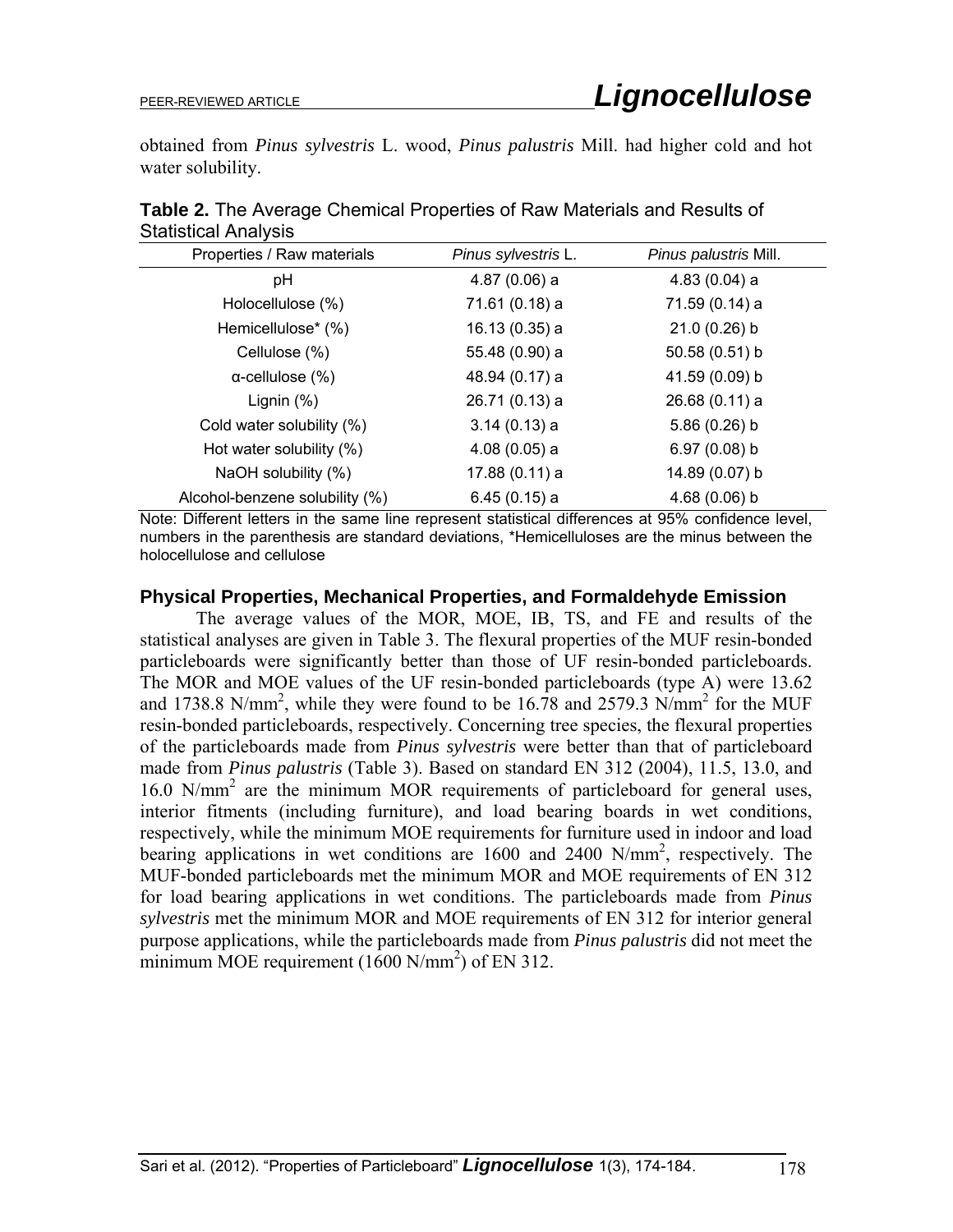**Table 3**. Average Values of Modulus of Rupture, Modulus of Elasticity, Internal Bond Strength, Thickness Swelling, and Formaldehyde Emission, and Results of Statistical Analysis

| Particleboard | <b>MOR</b>           | MOE.                                                                        | IB                   | TS.  | FE.                             |
|---------------|----------------------|-----------------------------------------------------------------------------|----------------------|------|---------------------------------|
| type          | (N/mm <sup>2</sup> ) | (N/mm <sup>2</sup> )                                                        | (N/mm <sup>2</sup> ) | (% ) | (mg<br>CH <sub>2</sub> O/100 g) |
| A             |                      | 13.62 (0.44) a 1738.8 (64.67) a 0.39 (0.025) a 14.43 (0.41) a 7.84 (0.07) a |                      |      |                                 |
| B             |                      | 12.36 (0.48) b 1511.0 (67.28) b 0.29 (0.035) b 16.77 (0.50) b 6.76 (0.09) b |                      |      |                                 |
| C.            |                      | 16.78 (0.62) c 2579.3 (86.45) c 0.50 (0.042) c 9.03 (0.23) c                |                      |      | 5.03 (0.05) c                   |

Note: Different letters in the same column represent statistical differences at 95% confidence level. MOR: modulus of rupture, MOE: modulus of elasticity, IB: internal bond strength, TS: thickness swelling, FE: formaldehyde emissions

The IB strength of the particleboards showed a similar trend to flexural properties. The IB of the MUF resin-bonded particleboards was significantly better than those of UF resin-bonded particleboards. The average IB value of the UF resin-bonded particleboards was 0.39 N/mm<sup>2</sup>, while it was 0.50 N/mm<sup>2</sup> for the MUF resin-bonded particleboards. The IB strength of the particleboards made from *Pinus sylvestris* was better than that of the particleboard made from *Pinus palustris* (Table 3). The minimum requirements of IB strength for general purpose, furniture manufacturing, and load bearing applications in wet conditions are  $0.24$ ,  $0.35$ , and  $0.45$  N/mm<sup>2</sup>, respectively (EN 312 2004). According to the test results, MUF resin-bonded particleboards met the minimum IB strength requirement of EN 312 for particleboards used in load bearing applications in wet conditions, while the UF resin-bonded particleboards made from *Pinus sylvestris* met the minimum requirement for load bearing applications in dry conditions. The IB strength of the particleboards made from *Pinus palustris* met the minimum requirements of general purpose particleboard for dry conditions.

The maximum thickness swelling of particleboards for load bearing applications in wet conditions after 24 h immersion should be 10%, according to standard EN 312. According to the test results, panels produced with the MUF resin had the required level of TS. The chemical composition of wood species had a statistically significant effect on all of the properties of particleboards. According to the statistical analysis results, particleboard panels made from *Pinus sylvestris* L. showed better mechanical properties than those of the panels made from *Pinus palustris* Mill. As can be seen in Table 2, the cellulose and α-cellulose contents of *Pinus sylvestris* L. are higher than *Pinus palustris* Mill. The mechanical properties of wood species that have higher amounts of cellulose and α-cellulose are better than those of wood species that have low amounts of cellulose and α-cellulose (Pettersen 1984). Hot and cold water solubility of *Pinus palustris* Mill. wood are higher than those of *Pinus sylvestris* L. Extractives dissolving in the cold and hot water, such as acetic and uronic acids, break down the linkage between the wood and resin during hot pressing. They decrease the pH of wood and cause pre-curing of the UF resin. Pre-curing of the resin decreases the internal bond between the particles (Foster 1967). There are no statistical differences between the holocellulose contents of wood species. Holocellulose is the total amount of cellulose and hemicelluloses. The cellulose content was higher for *Pinus sylvestris* L. wood. Therefore, the hemicelluloses content of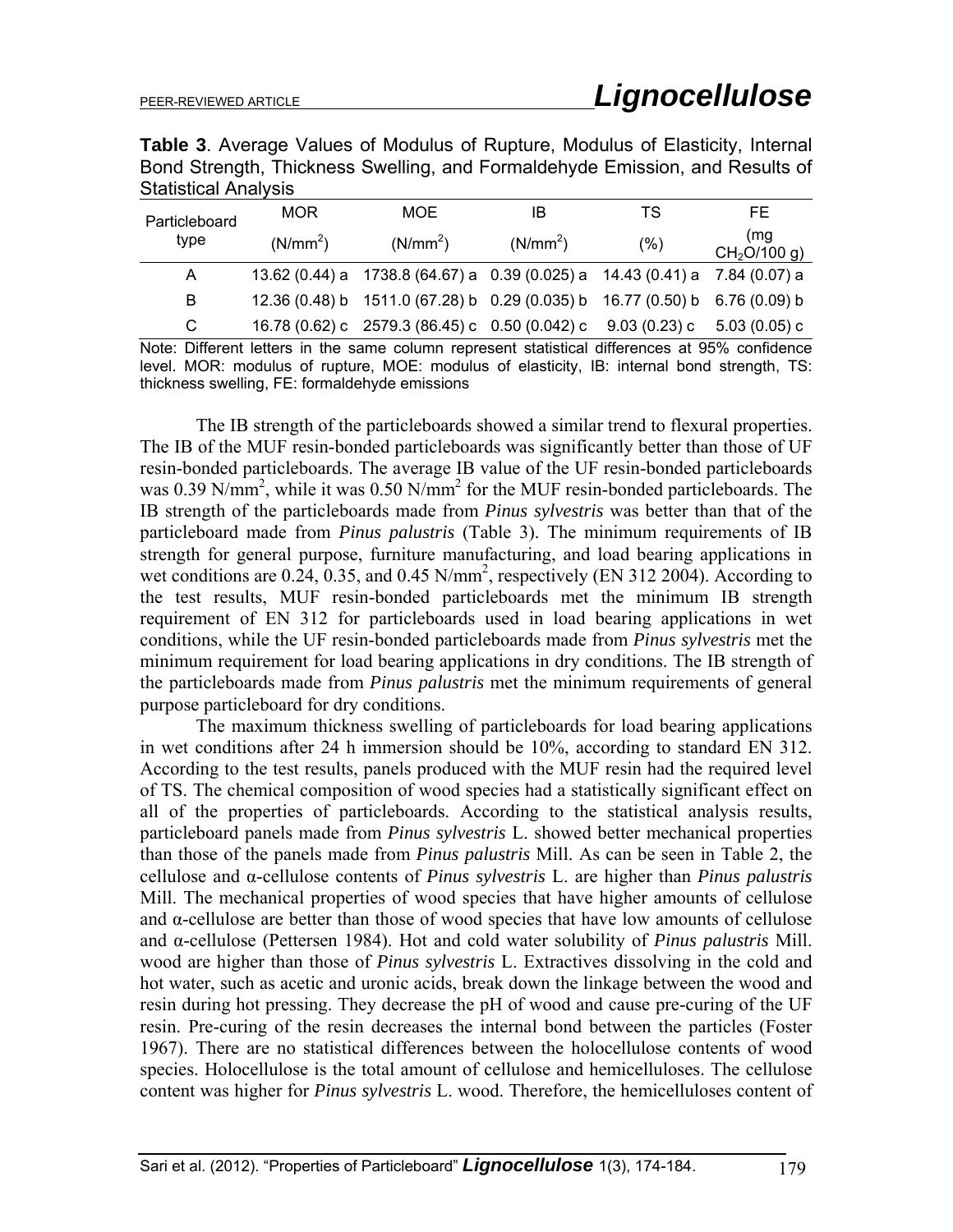the *Pinus palustris* Mill. was higher than *Pinus sylvestris* L. Hemicelluloses are weak compounds of the wood and their polymerization degree is lower than cellulose. A low polymerization degree causes poor mechanical strength properties. Hemicelluloses dissolve in alkali solutions and hydrolyze in acids (Pettersen 1984). For these reasons, particleboards made from *Pinus palustris* Mill. particles showed poorer mechanical strength properties.

Particleboards made from *Pinus sylvestris* L. showed lower thickness swelling than the panels from *Pinus palustris* Mill. There are two reasons for low thickness swelling values of the panels made from *Pinus sylvestris* L. One of these reasons is the hemicelluloses content. Hemicelluloses absorb a greater amount of water than cellulose. Particleboards made from *Pinus palustris* Mill. had higher thickness swelling values due to a higher amount of hemicelluloses. Another reason is attributed to the presence of more extractives in *Pinus sylvestris* L. wood that dissolve in NaOH and alcohol-benzene, as can be seen in Table 2. The extractives, such as wax and liphophilic extractives, make the particleboard more waterproof (Maloney 1993). The positive effect of these extractives on the resistance to water and humidity was mentioned in a previous work (Marshall *et al.* 1974).

The FE of the UF resin-bonded particleboards was significantly higher than that of the MUF resin-bonded particleboards, as was expected (Table 3). The maximum permissible formaldehyde content for E1 quality particleboard is 8 mg HCHO/100 g dry sample (EN 312-1 1997). The results showed that all of the panel types were within the accepted level of formaldehyde emission for indoor uses. Wood species statistically affected the formaldehyde emission of particleboard. The FE (7.84 mg HCHO/100 g) of the particleboards made from *Pinus sylvestris* was significantly higher than (6.76 mg HCHO/100 g) the particleboards made from *Pinus palustris*. Acetyl groups in the wood play a major role in formaldehyde emission. These groups change to acetic acid during hot pressing and fix the formaldehyde. Hemicelluloses contain a higher amount of acetyl groups than cellulose. According to the test results (Table 2), *Pinus palustris* Mill. contained more hemicellulose than *Pinus sylvestris* L. Another reason for lower formaldehyde emission is extractives dissolving in cold and hot water. Dissolved extractives, such as tannin and phenolic compounds, fix the formaldehyde as a formaldehyde scavenger (Akbulut 1995). As shown in Table 2, *Pinus palustris* had greater cold and hot water solubility values than those of *Pinus sylvestris* L. wood.

The resin type had a statistically significant effect on all of the properties of the particleboard. The MUF resin-bonded particleboards had higher mechanical strength (MOR, MOE, and IB) properties, but lower thickness swelling and formaldehyde emission values compared to UF resin-bonded particleboards. As with urea, formaldehyde first attacks the amino groups of melamine, forming methylol compounds. The condensation reaction of melamine with formaldehyde is similar to that between urea and formaldehyde. However, the addition of formaldehyde to melamine occurs more easily and completely than to urea. The amino group in melamine easily accepts up to two molecules of formaldehyde. Thus, complete metylolation of melamine is possible, which is not the case with urea. Up to six molecules of formaldehyde attach to a molecule of melamine. The methylolation step then leads to a series of methylol compounds with two to six methylol groups. Because melamine is less soluble than urea in water, the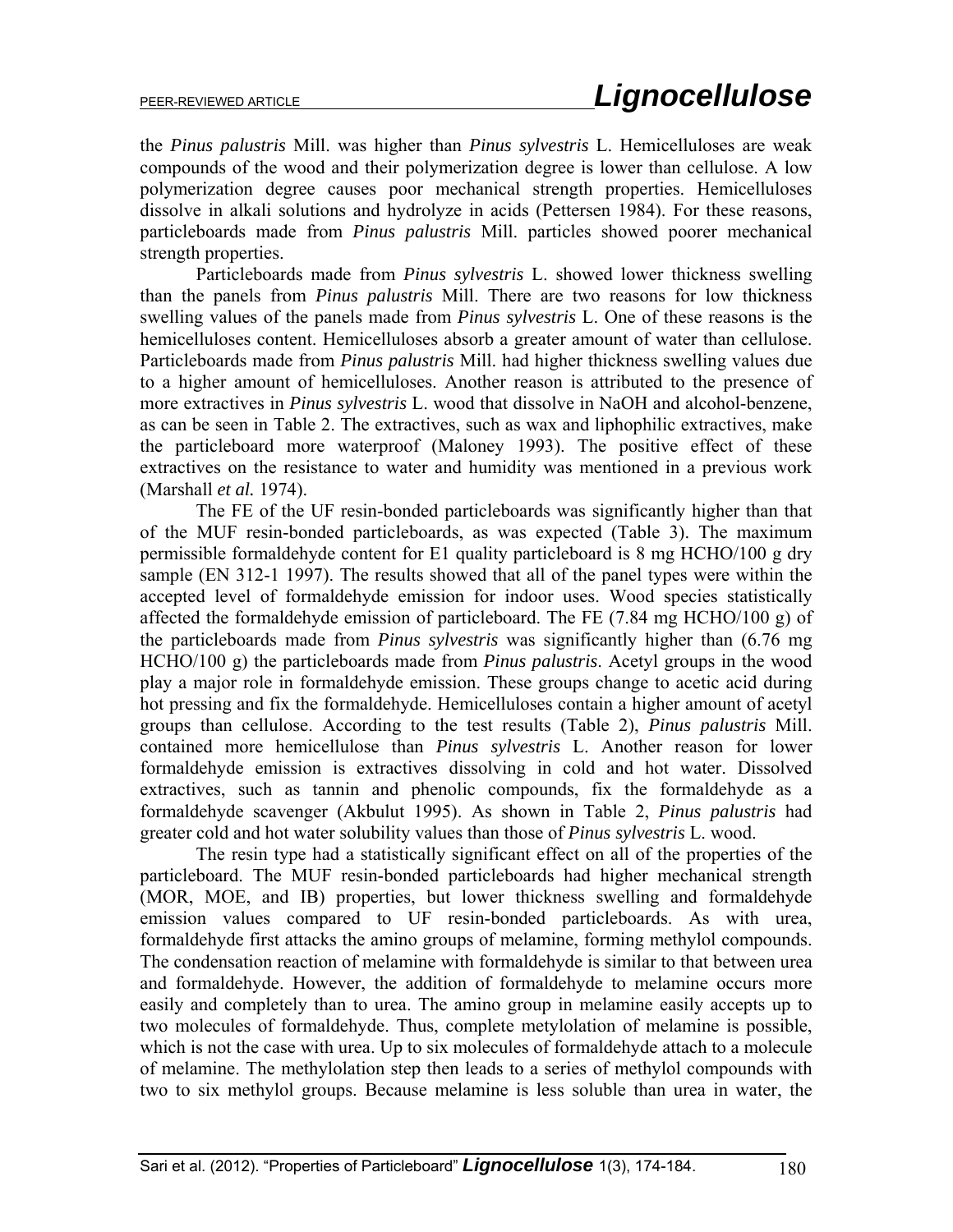hydrophilic stage proceeds more rapidly in MUF resin formation. Therefore, hydrophobic intermediates of the MUF resin condensation appear early in the reaction (Kim and Kim 2005).

UF resins have linear linkages, but MUF resins have cross linkages. Cross linkages give more stable mechanical properties to particleboard. Melamine is an ideal chemical to fortify UF resins primarily due to melamine's high functionality, stable molecular structure in comparison to urea, and reaction mechanisms similar to those of urea with formaldehyde (Dunky 2003). The higher melamine content enhances the bond strength of boards because of the higher functionality and rigid structure of melamine (Young and Kim 2007). The formaldehyde emission of the MUF resin-bonded particleboards was significantly  $(p \le 0.05)$  lower than that of the UF resin-bonded particleboards (Table 3). This is because the addition of formaldehyde to melamine occurs more easily and completely than to urea, even though the condensation reaction of melamine with formaldehyde is similar to the reaction between urea and formaldehyde.

# **CONCLUSIONS**

- 1. This study presented the effects of the chemical composition of wood on the physical properties, mechanical properties, and formaldehyde emission of particleboards. The chemical composition of wood and resin type were main parameters influencing physical properties, mechanical properties, and formaldehyde emission of particleboard.
- 2. While high cellulose and  $\alpha$ -cellulose contents caused superior mechanical properties, high hemicelluloses content decreased the mechanical properties and increased the thickness swelling.
- 3. Extractives that dissolve in cold and hot water decreased the formaldehyde emission of particleboard. Extractives that dissolve in NaOH and alcohol-benzene positively affected the dimensional stability of particleboards.
- 4. Hemicelluloses were found to be effective on the formaldehyde emission. High hemicelluloses content caused lower formaldehyde releasing.
- 5. MUF resin-bonded particleboards showed superior quality properties, compared to the UF resin-bonded particleboards.

## **REFERENCES CITED**

- Akbulut, T. (1995). "Effects of various factors on the properties of particleboard," Ph.D. Thesis, Istanbul University, Faculty of Forestry, Istanbul.
- Ayrilmis, N., Buyuksari, U., Avci E., and Koc, E. (2009). "Utilization of pine cone in manufacture of wood based composite," *Forest Ecol. Manag.* 259(1), 65-70.
- Bardak, S., Nemli, G., Sarı, B., Baharoglu, M., and Zekovic, E. (2010). "Manufacture and properties of particleboard composite from waste sanding dusts," *High Temp. Mater. Proc.* 29(3), 159-168.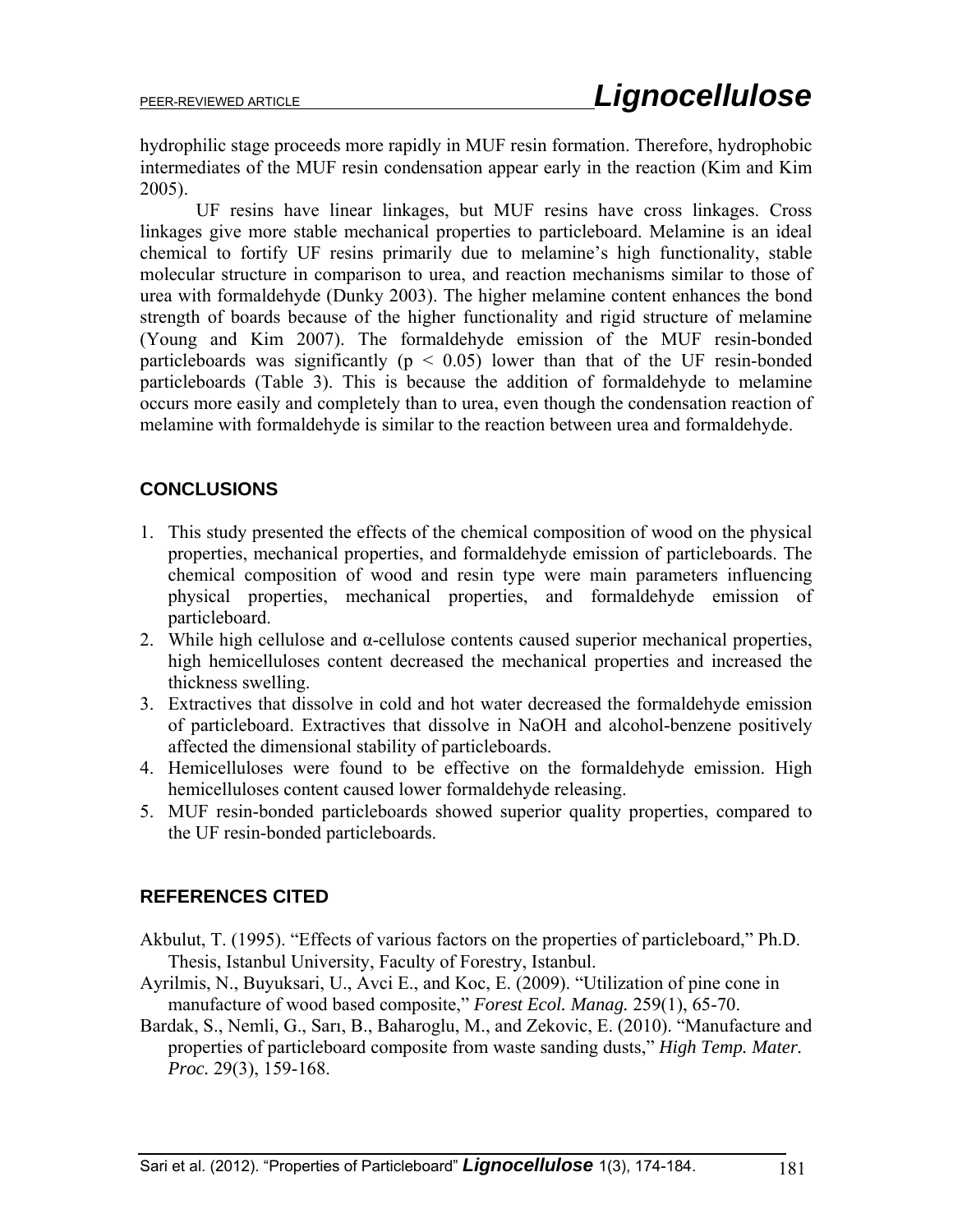- Browning, B. L. (1967). *Methods of Wood Chemistry, Vol. 1*, John Wiley and Sons Inc., New York, USA.
- Dunky, M. (2003). "Resins in the wood industry," *Handbook of Resin Technology*, A. Pizzi and K. L. Mittal (eds.), Taylor & Francis Group, LLC, New York, USA, 887- 957.
- EN 120 (1992). "Wood based panels. Determination of formaldehyde content. Extraction method called the perforator method," European Committee for Standardization, Brussels, Belgium.
- EN 310 (1993). "Determination of modulus of elasticity in bending and bending strength," European Committee for Standardization, Brussels, Belgium.
- EN 317 (1993). "Particleboards and fiberboards determination of swelling in thickness after immersion in water," European Committee for Standardization, Brussels, Belgium.
- EN 319 (1993). "Particleboards and fiberboards determination of tensile strength perpendicular to the plane of the board," European Committee for Standardization, Brussels, Belgium.
- EPF 1969. Manipulations de Chimie Papetiere, Grenoble, France.
- Foster, W. G. (1967). "Species variation," *Proceedings of the W.S.U. Particleboard Symposium*, *Vol. 1*, Washington, DC, USA.
- Geimer, R. L., Heebink, B. G., and Hefty, F. V. (1973). "Weathering characteristics of particleboard," *USDA Forest Service Research Paper FPL 212*, Madison, WI, USA.
- Groah, W. J., Gramp, G. D., and Trant, M. (1984). "Effect of decorative vinyl overlay on formaldehyde emission," *Forest Prod. J.* 34(4), 23-29.
- Halligan, A. F., and Schiewind, A. P. (1974). "Prediction of particleboard mechanical properties at various moisture contents," *Wood Sci. Technol.* 8(1), 68-78.
- Kalaycioglu, H., and Nemli, G. (2006). "Producing composite particleboard from kenaf stalks," *Ind. Crops Prod.* 24(2), 177-180.
- Kim, S., and Kim, H. J. (2005). "Comparison of standard methods and gas chromatography method in determination of formaldehyde emission from MDF bonded with formaldehyde-based resins," *Bioresource Technol.* 96(13), 1457-1464.
- Kim, S., Kim, J. A., Kim, H. J., and Kim, S. D. (2006a). "Determination of formaldehyde and TVOC emission factor from wood-based composites by small chamber method," *Polym. Test.* 25(5), 605-614.
- Kim, S., Kim, H. J., Kim, H. S., and Lee, H. H. (2006b). "Effect of bio-scavengers on the curing behavior and bonding properties of MF resins," *Macromol. Mater. Eng.* 291(9), 1027-1034.
- Kim, S. (2009). "The reduction of indoor air pollutant from wood based composite by adding pozzolan for building materials," *Constr. Build. Mater.* 23(6), 2319-2323.
- Kollmann, F., Kuenzi, E. W., and Stam, A. S. (1975). *Principles of Wood Science and Technology*, Springer Verlag, New York, USA.
- Lynam, F. C. (1969). "Factors Influencing the Properties of Wood Chipboard," *Particleboard Manufacture and Applications*, L. Mitlin (ed.), Presmedia Books Ltd., UK.
- Maloney, T. M. (1993). *Modern Particleboard and Dry-Process Fiberboard Manufacturing*, Hal Leonard Corp, San Francisco, USA, 681.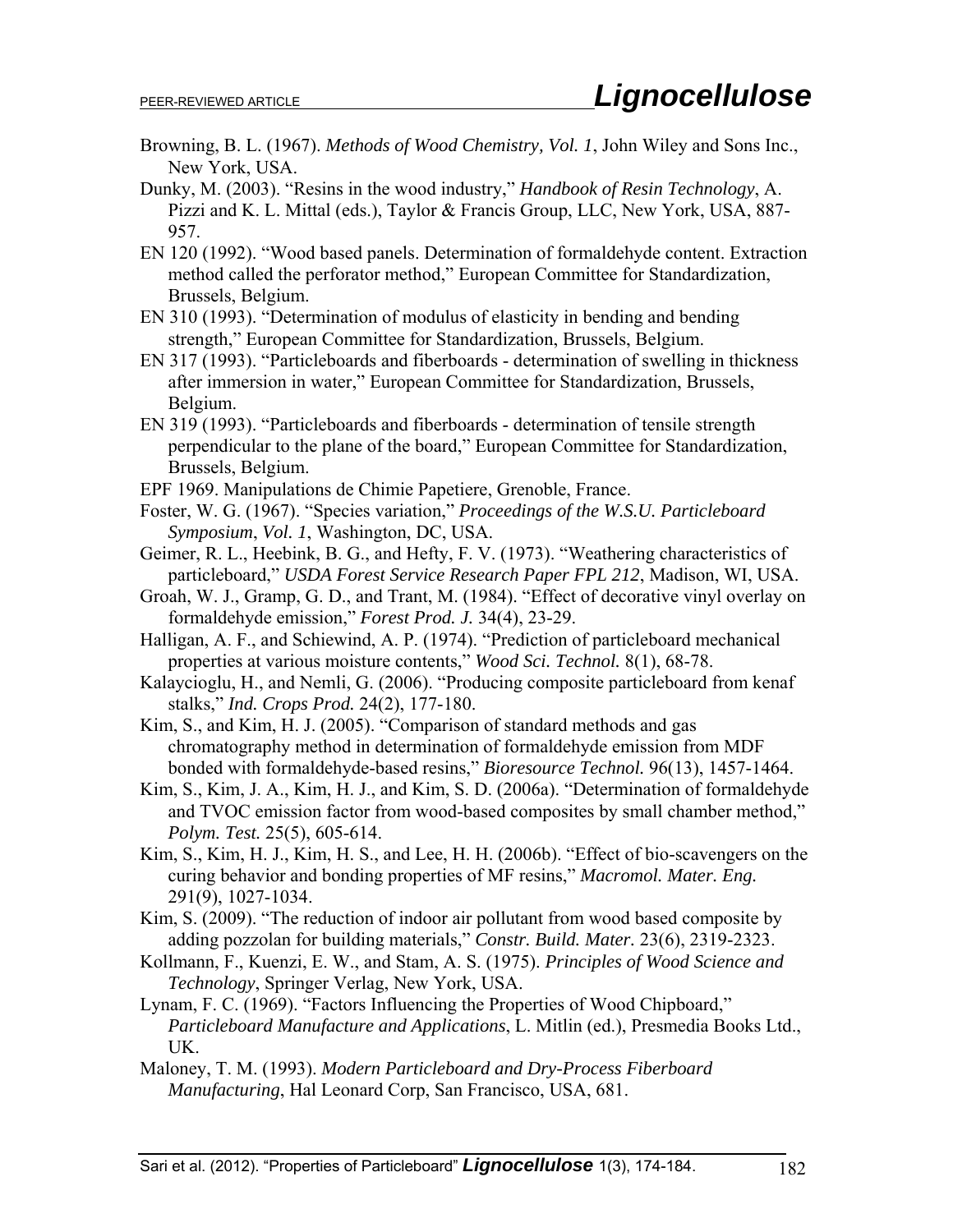- Mari, E. L., Sakuno, T., and Iwashita, M. (1987). "Effects of some manufacturing variables on the formaldehyde emission and the mechanical and physical properties of particleboard," *J. Agric.* 23, 1-8.
- Marshall, S. W., Ifju, G., and Johnson, J. A. (1974). "The role of extractives in the hydrophobic behavior of lobly pine rhytidome," *Wood Fiber Sci.* 5, 353-363.
- Myers, G. E. (1986). "Effect of post manufacture board treatments on formaldehyde emission: Literature review (1960-1984)," *Forest Prod. J.* 36(6), 41-51.
- Natz, B. (2007). "Formaldehyde: Facts and background information," Formaldehyde Council Inc., Arlington, VA, USA.
- Nemli, G., Gezer, E. D., and Hiziroglu, S. (2003). "The changes in important quality properties of continuous press laminates (CPL) with some changes in thickness and press parameters," *Build. Environ.* 38(7), 913-917.
- Nemli, G., Kırcı, H., and Temiz, A. (2004). "Influence of impregnating wood particle with mimosa bark extract on some properties of particleboard," *Ind. Crops Prod.* 20(3), 339-344.
- Nemli, G., Gezer, E. D., Yıldız, S., Temiz, A., and Aydın, A. (2006). "Evaluation of the mechanical, physical properties and decay resistance of particleboard made from particles impreagneted with pinus brutia bark extractives," *Bioresource Technol.*  97(16), 2059-2064.
- Nemli, G., and Aydın, A. (2007). "Evaluation of the physical and mechanical properties of particleboard made from the needle litter of *Pinus pinaster* ait.," *Ind. Crops Prod.* 26(3), 252-258.
- Nemli, G., and Demirel, S. (2007). "Relationship between the density profile and technological properties of particleboard composite," *J. Compos. Mater.* 41(15), 1793-1802.
- Nemli, G., Akbulut, T., and Zekovic, E. (2007a). "Effects of some sanding factors on the surface roughness of particleboard," *Silva Fenn*. 41(2), 373-378.
- Nemli, G., Aydin, I., and Zekovic, E. (2007b). "Evaluation of some of the properties of particleboard as function of manufacturing parameters," *Mater. Design* 28(4), 1169- 1176.
- Nemli, G., and Hızıroglu, S. (2009). "Effects of press parameters on scratch and abrasion resistance of overlaid particleboard panels," *J. Compos. Mater.* 43(13), 1413-1420.
- Nourbakhsh, A. (2010). "Mechanical and thickness swelling of particleboard composites made form three-year old poplar clones," *J. Rein Plast. Comp.* 29(4), 481-489.
- Pettersen, R. C. (1984). "The chemical composition of wood," *The Chemistry of Solid Wood*, R. M. Rowell (ed.), American Chemical Society, 57-126.
- Pizzi, A. (1994a). *Advanced Wood Resin Technology*, Marcel Dekker Inc., New York, USA.
- Sarı, B., Nemli, G., Bardak, S., Baharoglu, M., and Zekovic, E. (2011). "Effects of formaldehyde/urea mole ratio, panel density, shelling ratio, and waste screen dust on the physical and mechanical properties and formaldehyde emission of particleboard," *High Temp. Mater. Proc.* 29(4), 287-294.
- Sellers, T. (2000). "Growing markets for engineered products spurs research," *Wood Technol.* 127(3), 40-43.